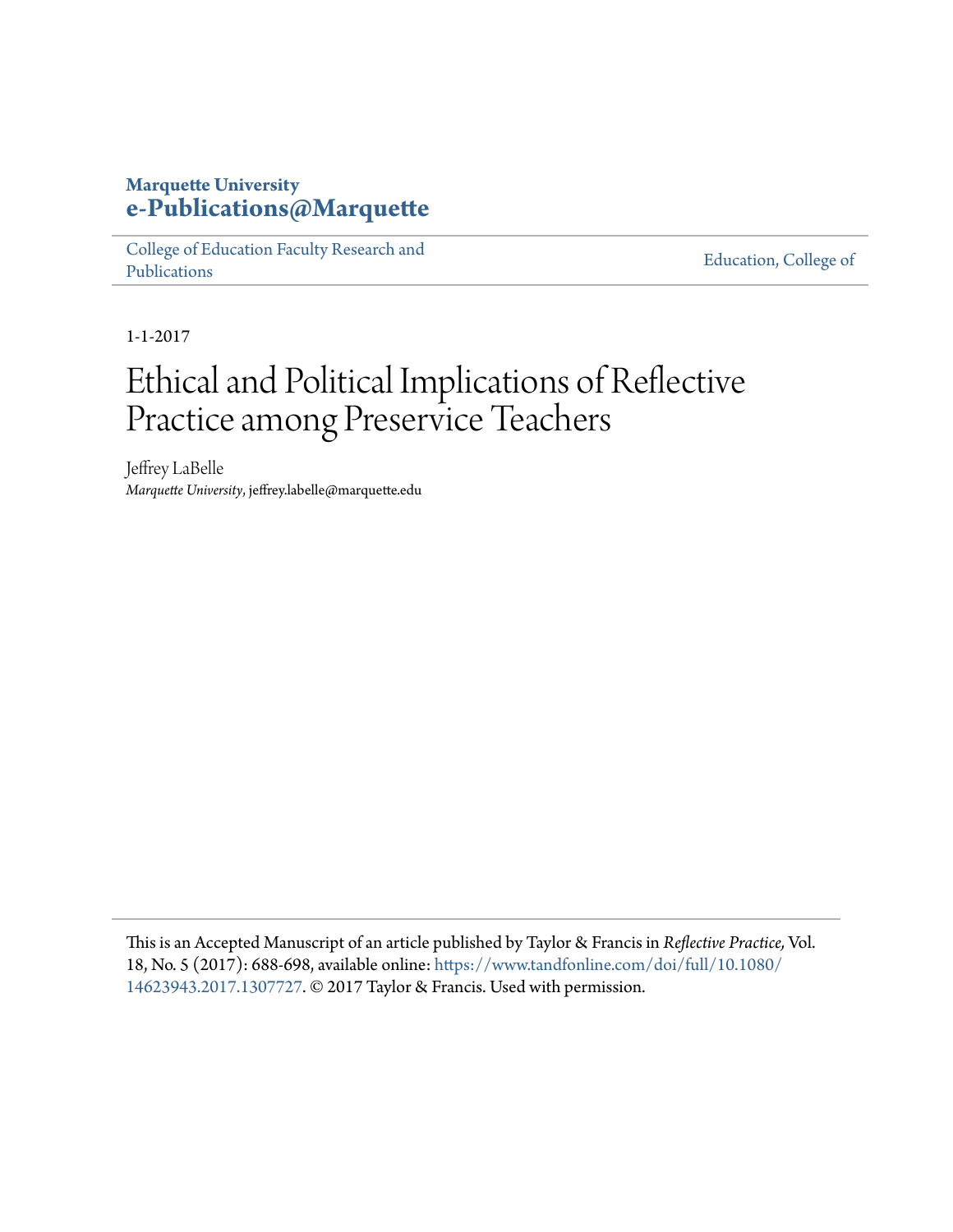#### **Ethical and political implications of reflective practice among preservice teachers**

Preservice teachers require more education than mere technical training to perform teaching tasks and conduct assessments (Zeichner, 2012). In order to empower new educators to be effective leaders in the  $21<sup>st</sup>$  century, preservice teacher programs need to develop the candidates' advanced ability in reflective practice. In a world of rapid technological, cultural, and political upheaval, educators must prepare themselves to analyze critically their role as agents of ethical and political transformation. To that end, I contend that teaching, of its very essence, is an ethical and political act. Indeed, Freire (2001, pp. 90-91) held no doubt that 'education…is a form of intervention in the world.' Ghaye (2008) considered the ethical implications of requiring students to engage in a new form of reflective practice in teaching contexts called participatory and appreciative action and reflection (PAAR). When viewed from a poststructuralist perspective, this requirement has an additional political dimension that challenges the premise that one can engineer dispositions without at least acknowledging such ethical and political matters.

This paper develops an argument that represents a theoretical position separate from the confines and constrictions of a positivistic research narrative. Such a research discourse is unduly limited to empirical data for purposes of compliance with state or federal teacher preparation standards. The richness, depth, and perspective of other kinds of discourse broaden the horizon of discussion about the value and purpose of reflective practice among preservice teachers to include more than the effective delivery of content and knowledge. In short, my aim is to widen the scope of discourse about preservice teacher dispositions too often treated as simply a form of policy enactment (Chapman, Forster, & Buchanan, 2013). Here I unpack earlier statements about the naiveté of students who lack the necessary field experience to ground their idealistic, self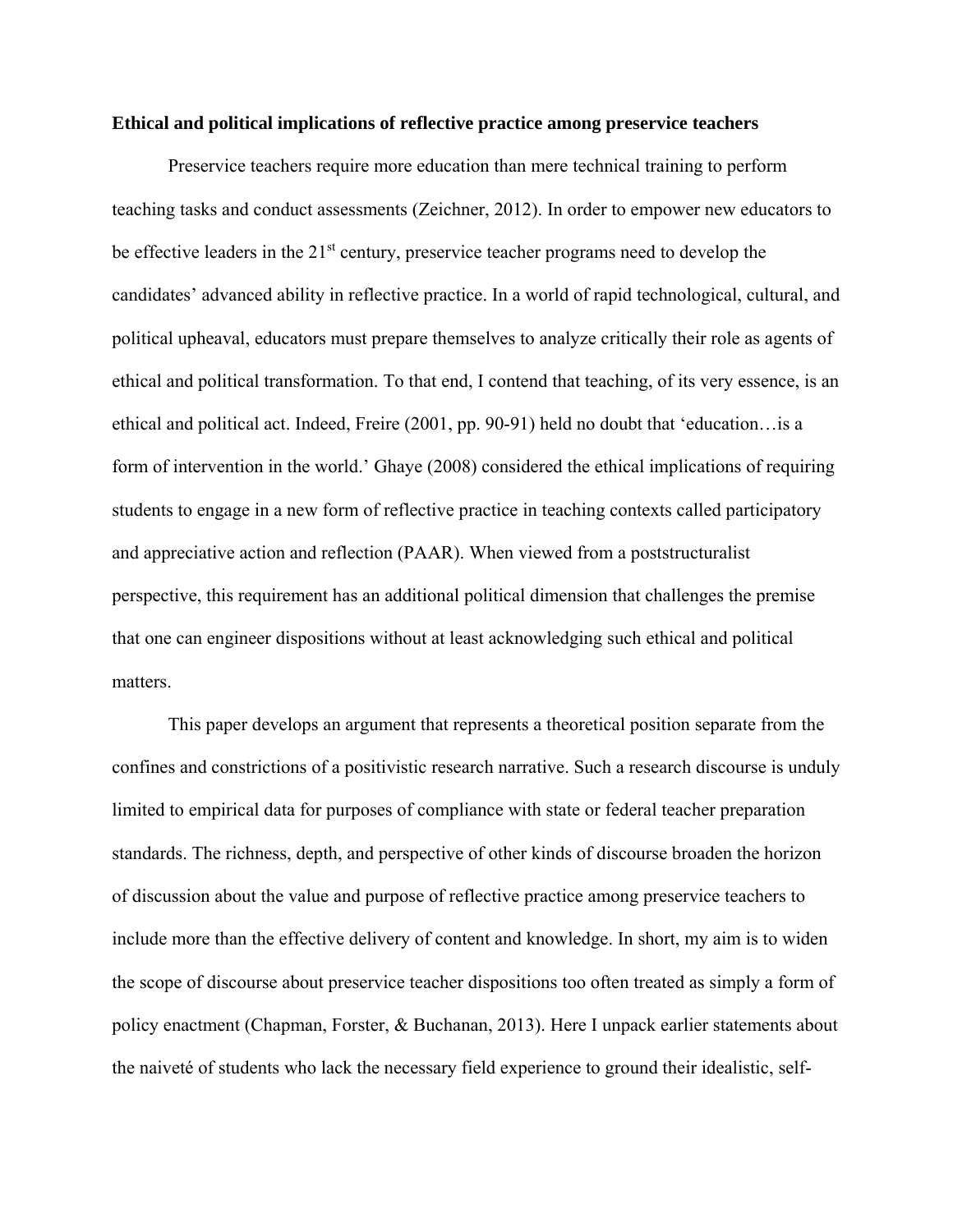identified dispositions (LaBelle & Belknap, 2016). Therein, we were alluding to professional practice within a neoliberal educational culture in which social justice risks becoming an exercise in audited compliance (Giroux, 2015). In addition, we dealt with a tension between our insistence on measuring dispositional growth and our assertion of the importance of care. In this present paper, I will explore any potential contradictions between the philosophical and methodological orientations of our previous research (LaBelle & Belknap, 2016).

# **Socially just practice vs. audited compliance**

Teaching is necessarily an ethical and political act. As referenced earlier, Freire (2001) views education as an intervention in the world. Furthermore, Freire envisions education as engagement 'in an effort to overcome debilitating dualisms because we are talking about the impossibility of separating the teaching of contents from ethical formation' (Freire, 2001, p 88). In short, teaching always entails an ethical posturing on the part of the educator, as well as expected ethical outcomes on the part of the learner. This ethical stance, in turn, leads to social and political transformation not only at the school site level, but in the surrounding community through civic engagement. Furthermore, by its very nature, socially just teaching advocates against mere audited compliance with core standards, standardized assessments, and universal learning outcomes (Giroux, 2015). Such an ethico-political posturing grounds itself in critical reflection. Because of this, preservice teachers need to develop skills and dispositions that position them as ethical and political change agents. One could then logically ask, 'What shape might such skill and dispositional development take?'

According to Carrington and Selva (2010), 'Reflection is the formation of a thought or idea as a consequence of meditation' (p. 45). Such a conceptualization of reflection supports not only a theoretical approach to education but also the 'application of theory that underlies a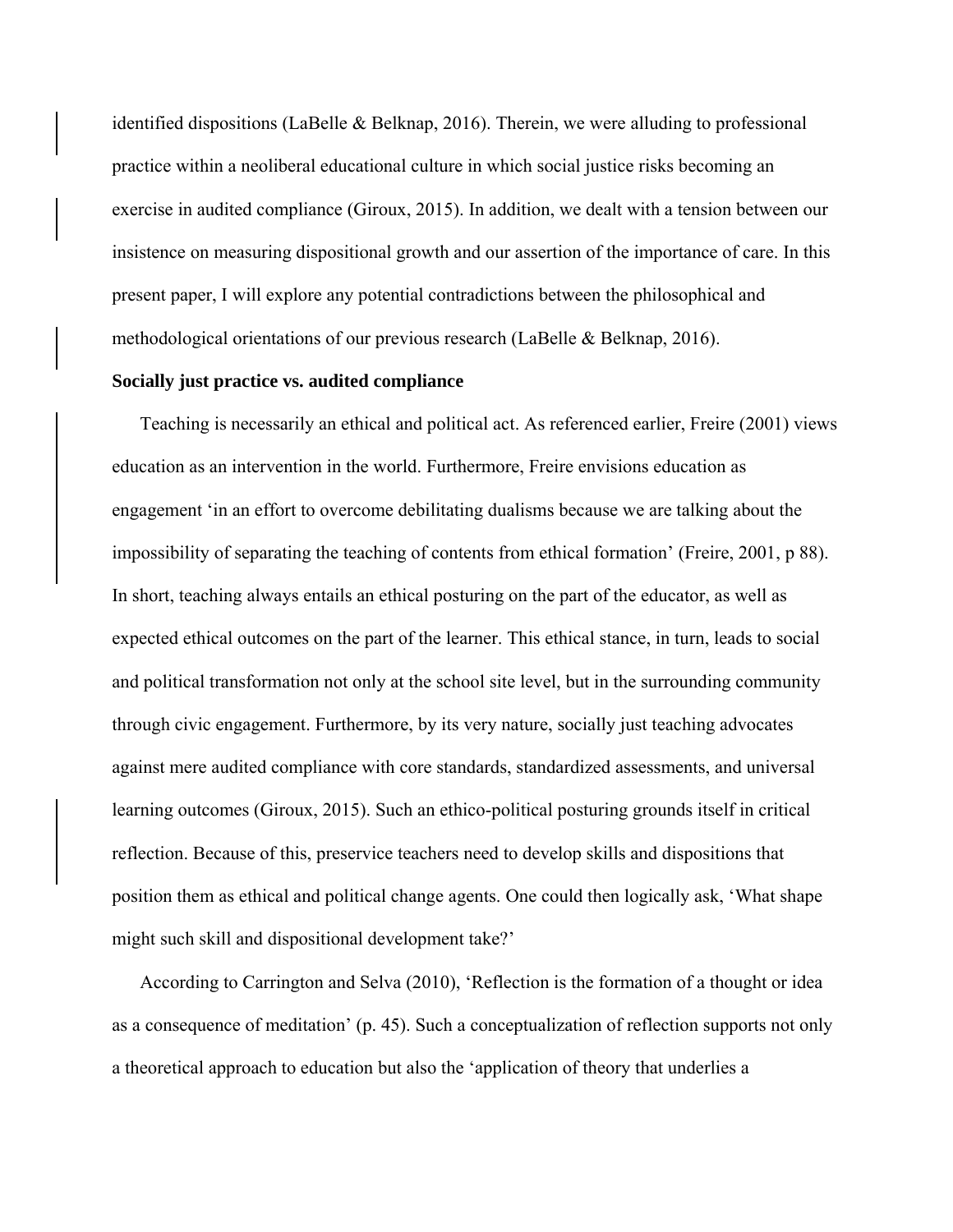transformative approach to learning...' (p. 46). An essential element to critical reflection is experience: the real-life observation of and participation in teaching and learning processes in classroom contexts. This can involve everything from service learning to actual guided or supervised student teaching. 'Nolan suggests that "skills for reflection can be taught and should play more of a role in pre-service teacher education courses" (p. 31)' (as cited by Carrington & Selva, 2010, p. 48).

Experience, reflection, and critical analysis can lead preservice teachers to a deeper awareness of the ethical and political position that educators hold in society. Carrington and Selva (2010) make the case for the close link that '…reflection, particularly self-reflection' has '…with critical theory and thus transformational learning' (p. 45). This process from experience to reflection to critical analysis moves the preservice teachers to envision their role as educators in a new way, '…where teachers can imagine their role as contributing to a better education for all' (p. 54). In essence, a very intimate connection exists between these elements of preservice teacher training (experience, reflection, and critical analysis) which necessarily leads them to a newly developed ethical and political positionality for personal and social transformation.

As such, the development of skills and dispositions in preservice teachers is a triadic, interactional process involving theory, practice, and reflection (See Figure 1). Such interaction is complex because it takes place in social contexts and the three elements (theory, practice, and reflection) interdepend and mutually inform one another. Furthermore, this process needs to be seen in sociological and philosophical terms rather than as simply a cognitive or psychological process (Dyke, 2006). In fact, because such development is a process, it necessarily takes place across both time and space: hence, skill and dispositional development are never complete and never limited to any single context. Schon's (1983) seminal work on reflection-in-action and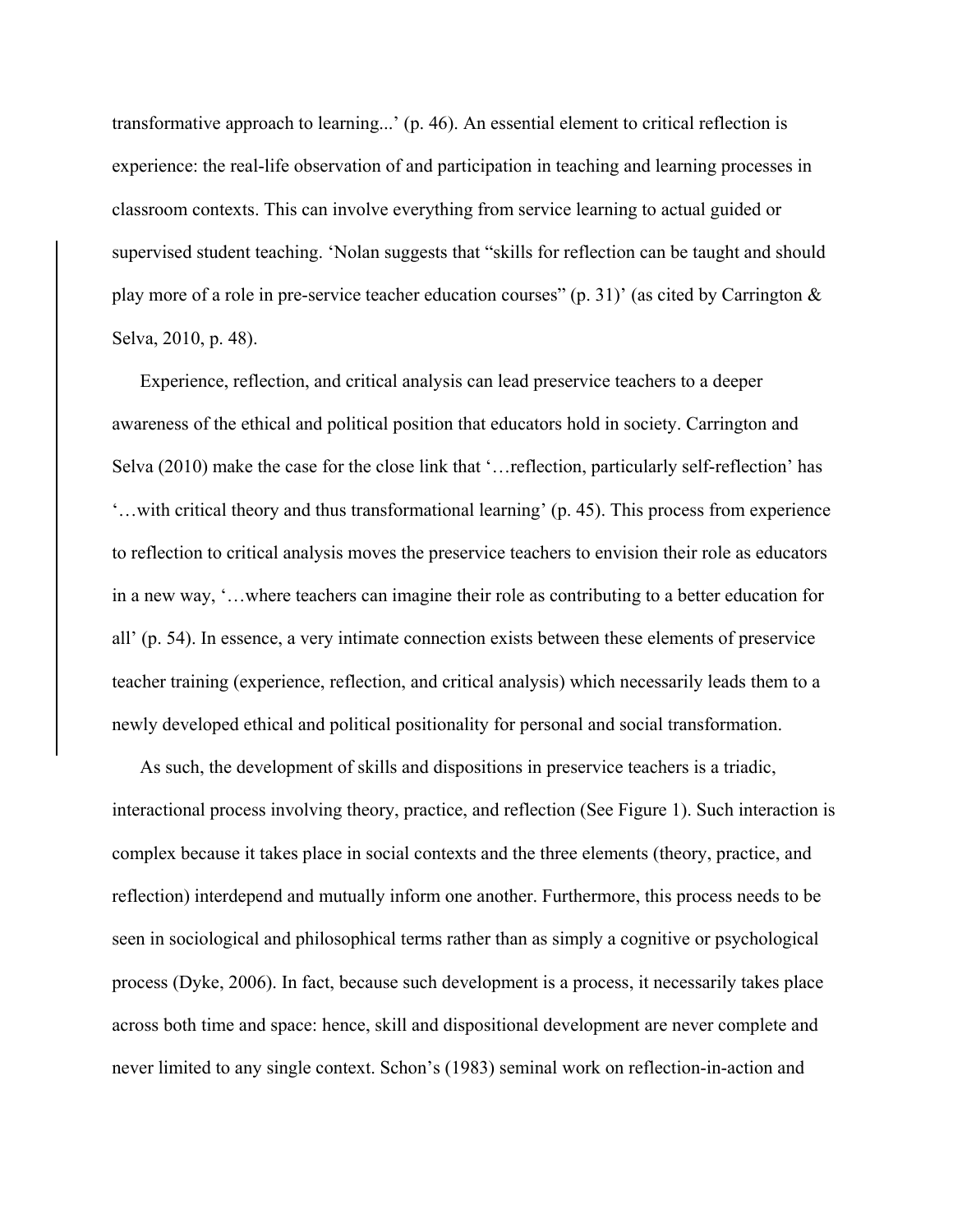reflection-on-action accounts for such a process across time, but neglects to capture the necessary variation that takes place in situated learning environments. Hence, further conceptualizations such as reflection-in-context and reflection-on-context are appropriate expansions of both Dewey's (1933) and later Schon's (1983) notions of reflection. 'Dewey defined reflection as purposeful consideration of ideas in terms of the evidence presented and further implications of any conclusions drawn' (Daniel, Auhl, & Hastings, 2013, p. 107). This conceptualization of reflection points to the need for people to interpret events intentionally to decide how to proceed with further action appropriate for that particular time and place. This type of '...reflection needs to be promoted as it represents an educational means of guiding people through modernity, a period of rapid change, of risk and of uncertainty' (Daniel, Auhl, & Hastings, 2013, p. 105).

Daniel, Auhl, and Hastings (2013) studied a group of preservice teacher who interacted with their fellow candidates in the type of process just discussed. The purpose of this interactive process was the '…collaborative reflection and critique in a program that focuses on development of what some researchers refer to as core skills, or pedagogies of enactment, of teaching' (pp. 159-160). This approach represents one methodology for moving forward the process of ethical and political engagement of new educators. From their study of these preservice teachers, Daniel, Auhl, and Hastings (2013) concluded that the process exposed the preservice teachers to a new community of practice and helped them grow in their awareness of the value of critique as a way to integrate theory and practice. 'This growing awareness offers a challenge to the discourses of autonomy and niceness that currently restrict engagement in critical transformative dialogue within the teaching profession' (Daniel, Auhl, & Hastings, 2013, p. 169). Indeed, the depth of preservice teachers' reflective practice needs to be increased and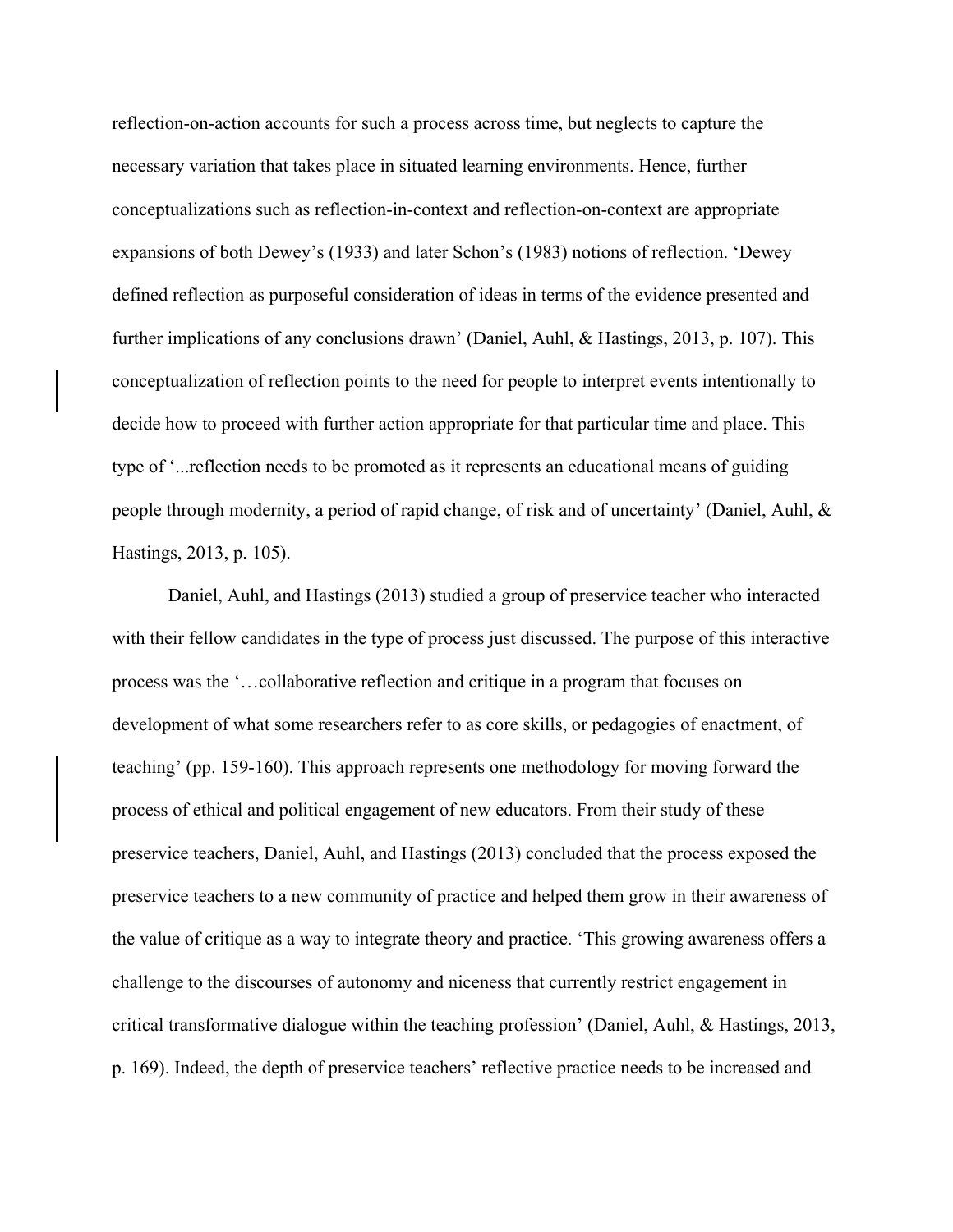fostered to allow for multiple interpretive frameworks that challenge and strengthen their application of theories. As Dyke (2006) insisted, 'Reflection can be enhanced, nurtured more profound if it includes the engagement with different worldviews, perceptions and interpretations of experience' (p. 112). Engaging broader and more diverse worldviews, perceptions, and interpretations of experience not only leads to critical consciousness among preserve teachers, but also provides them with the theoretical grounding necessary for ethical and political action that leads to personal and social transformation.

#### **Dispositional growth and an ethic of caring**

This type of dispositional growth necessarily leads to the promotion of an ethic of caring on the part of educators (Noddings, 1984). Such a caring disposition is not limited to the individual care of the learner, but is open to the possibility of acting as a leader of community transformation beyond the school site. Indeed, as moral agents of social and political transformation, critical pedagogues are compelled to root out injustices within and without the classroom. This type of disposition might be termed commitment, that is, 'the more solidarity there is between teacher and student in the way this space is mutually used, the more possibilities for democratic learning will be opened up in the school' (Freire, p. 89, 2001).

In their study of teaching methodologies in teacher education programs, Chapman, Forster, and Buchanan (2013) noted that a mixed approach is highly indicated to promote moral development of preservice teachers. They cite examples of these methodologies including '…case-studies; a range of moral theories as ways to "see" moral problems; guided dialogue to communicate moral convictions; reflective journals for self-analysis and codes of ethics to provide normative foundations' (pp. 132-133). In order to interpret these sources of information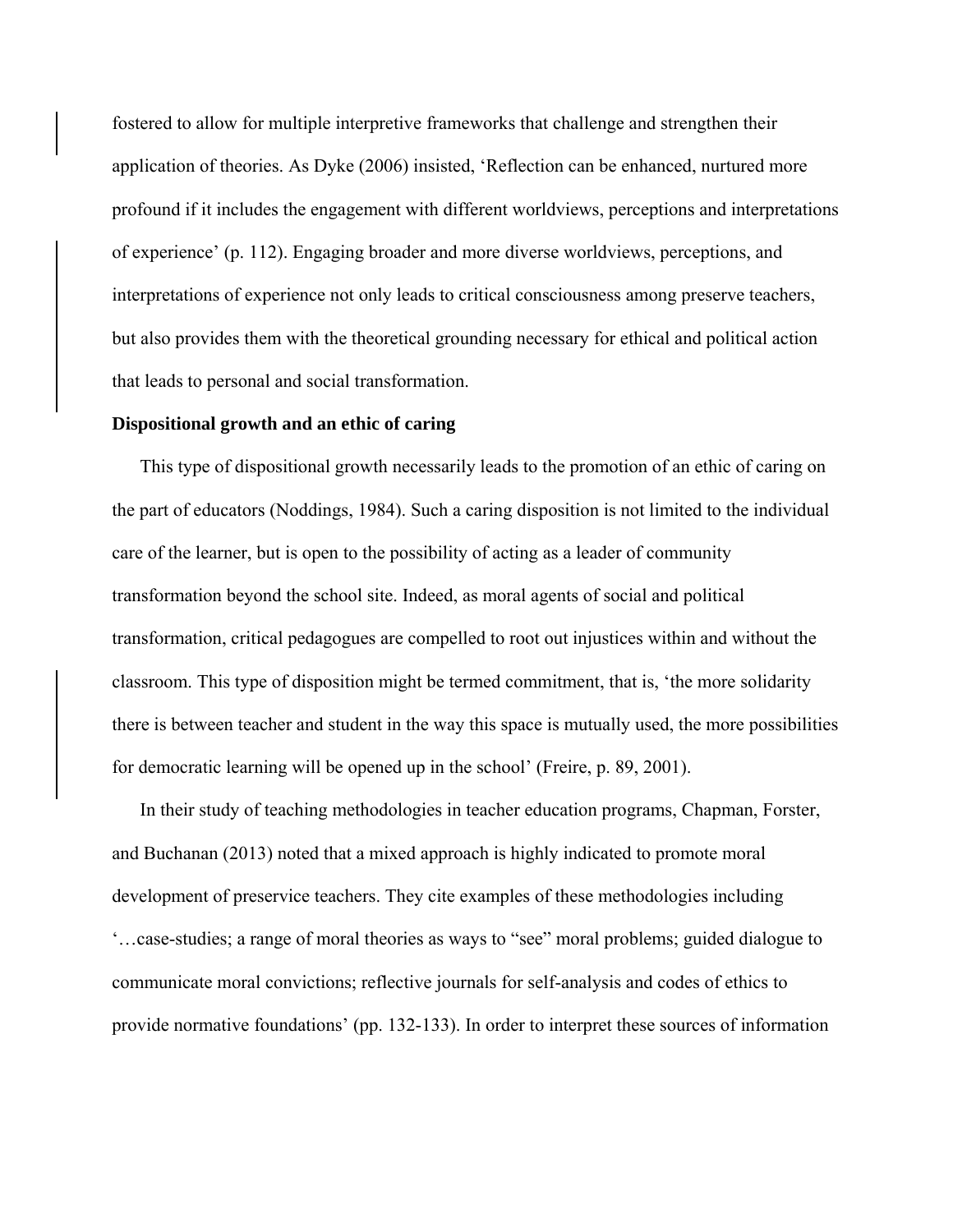from preservice teachers, they coded them according to five components of moral imagination (Joseph, 2003, p.16):

- Perception: The ability of people to become aware of others and their needs, desires, interests, wishes, hopes, and potentials.
- Rationality: Realistic understanding of situations calling for moral response and our knowledge of the particular issues and problems at stake. This is our ability to be flexible and not just apply a moral value or rule to every situation.
- Reflection: The continuing examination of beliefs and actions and consideration of how they affect other people and the questioning of the origins of our beliefs and values.
- Emotion: Feelings that permit sympathetic and empathic connection with and responsiveness to others. The catalyst for moral action is the capacity for feeling.
- Caring for self: Affirmation of individuals' need for their lives to have meaning and purpose. Awareness that as moral agents, individuals have needs that must be considered.

In addition, one must take care not to view such a process as a systematic or sequential process. Rather, I would suggest that each of these five facets of moral imagination intersect and interdepend (see Figure 2). Hence, teacher educators need to attend to all aspects of this framework throughout the process since they manifest themselves concurrently and affect one another in multiple ways. Chapman, Forster, and Buchanan (2013) concluded by discussing the importance of 'understanding moral imagination in teaching pre-service teacher ethics' and 'taking moral imagination seriously in teacher education' (p. 139). In addition, such understanding and serious consideration must lead to ethical and political engagement for personal and social transformation. In short, this process of self-awareness has the potential of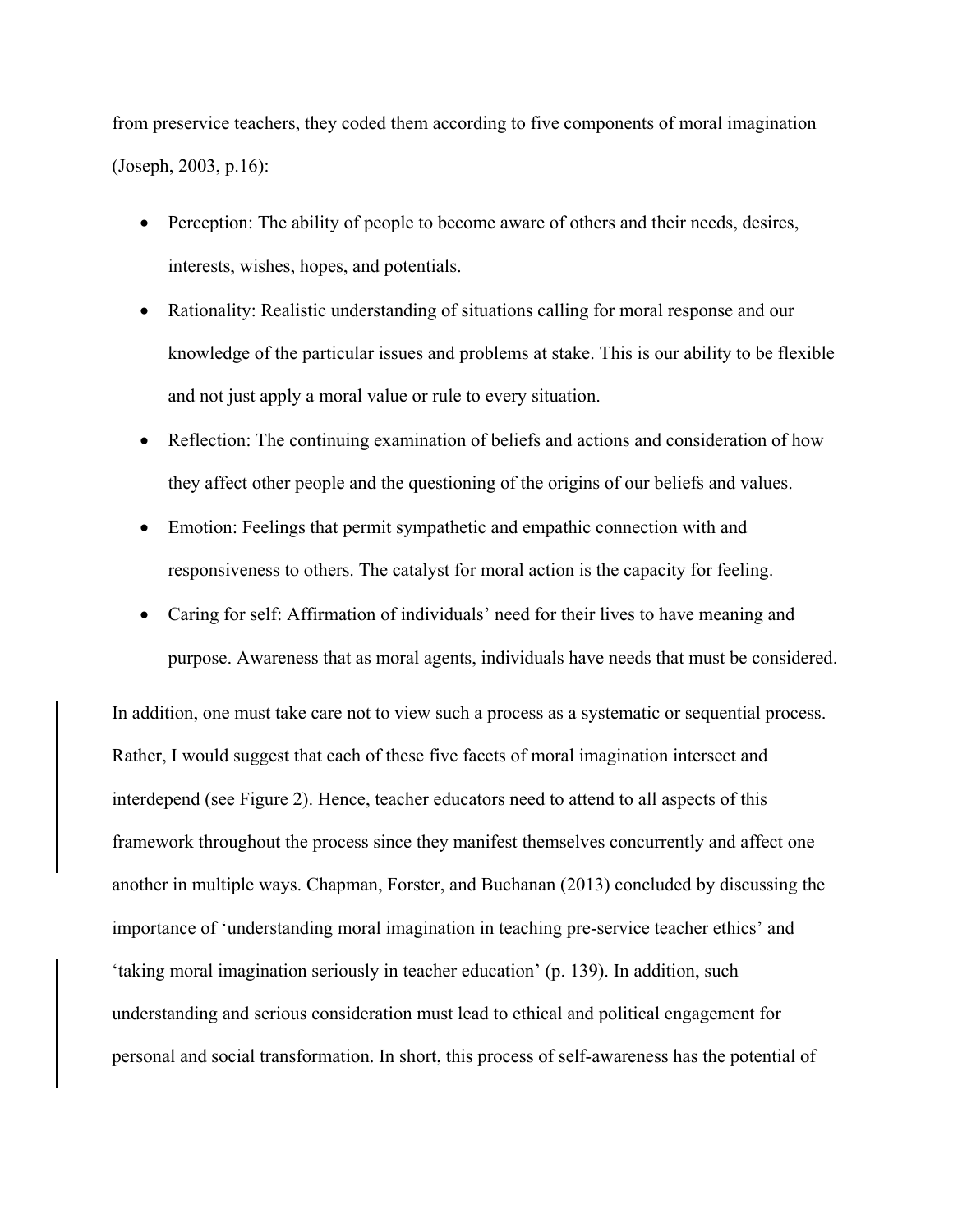going beyond professional mere moral development to become empowerment that has ethical and political ramifications.

#### **Authentic dispositional development of preservice teachers**

Although an authentic dispositional development might begin in the classroom, it ought to extend further to caring for the cultural, linguistic, racial, and socioeconomic contexts in which the learners are situated (Valenzuela, 1999). Otherwise, such dispositional development could run the risk of superficiality and might mirror Valenzuela's (1999) notion of minimalist or aesthetic caring. Teacher educators can enhanced such authenticity through multiple approaches to assist the preservice teachers in their dispositional development. For example, Etscheidt, Curran, and Sawyer (2011) present a three-level model of reflection: technical reflection, interactive journal writing and video-based analysis, and topical discussion during seminars. In our own previous work (LaBelle & Belknap, 2016), based upon content analysis of preservice teachers' reflective journaling, we identified four different modalities or notions of fairness in preservice teacher perceptions: (1) inclusion of all socioeconomic classes and abilities; (2) culturally responsive teaching; (3) differentiation of instruction; and (4) fostering a safe learning environment. Indeed, Lee (2007) contends that teacher educators can use dialogue journals and response journals to encourage reflection among pre-service teachers.

Kuswandono (2014) underscores the affective nature of reflection that contains imbedded values. Often these same values need sorting, prioritizing, and reworking as part of a preservice teacher's professional growth and development. In some cases, teacher candidates must confront a cultural tension because of a clash between individualist and collectivist cultures. One method that preservice teachers can employ to explore this area is microteaching practice along with mentor and peer feedback. In any event, all methods of professional development for preservice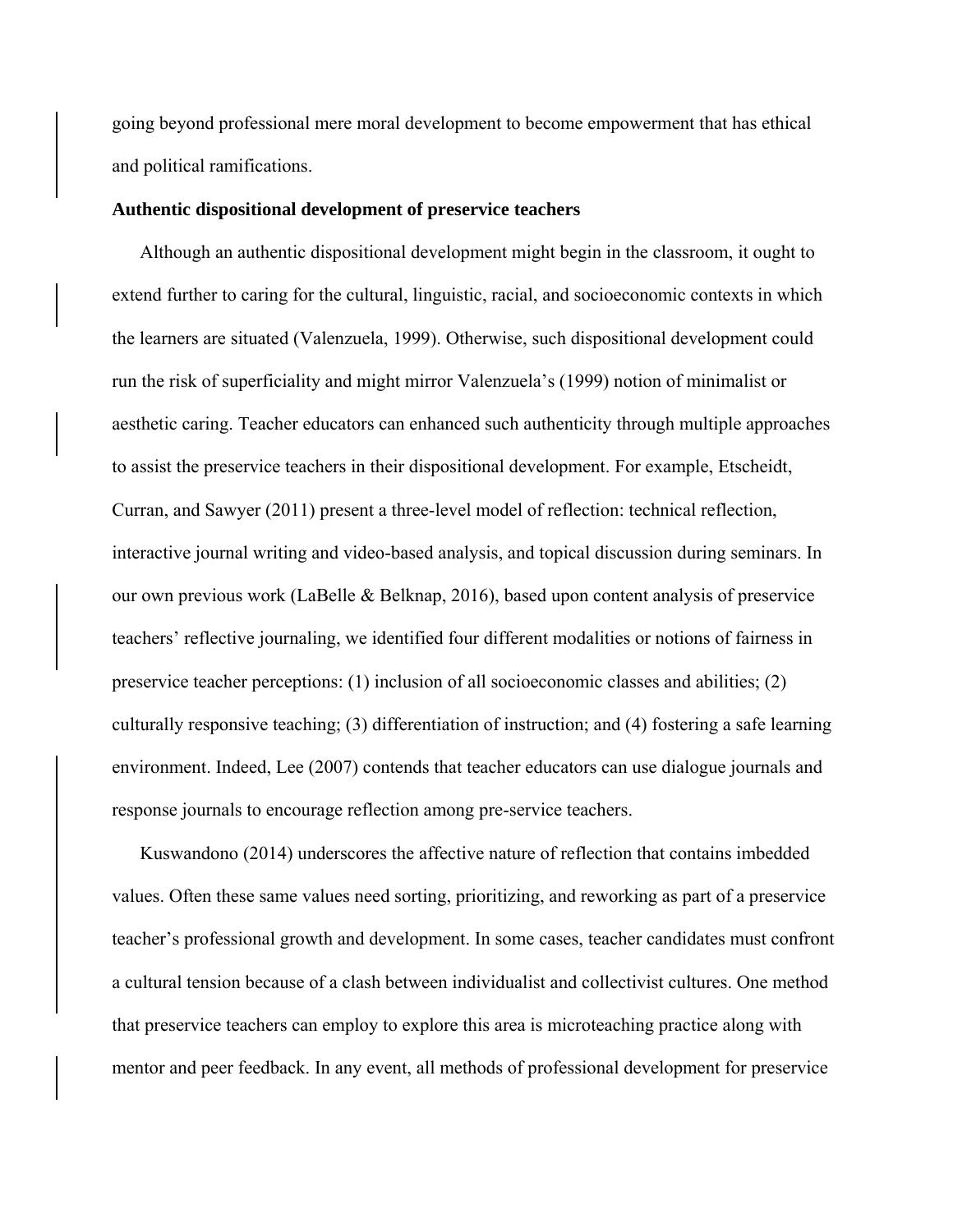teachers need to take into account not only the affective aspects, but also the social, cultural, and political engagement necessary for a more holistic and authentic moral development.

#### **Reflective practice: A method of dispositional development**

Such dispositional development demands a particular methodology of reflective practice enriched by the use of multiple resources and media. Husu, Toom, and Patrikainen (2008) concur that guided reflection and attention to reflective processes enhances the development of preservice teachers' professional knowledge. According to Larrivee (2008) the assessment of a teacher's level of reflection is essential to gauge how a prospective or practicing teacher is progressing in his or her development as a reflective practitioner. McDonald and Kahn (2014) stress the importance of course assignments designed to promote reflection processes and critical thinking of preservice teachers. McDonald and Kahn (2014) further conclude that the range of students' levels of reflectivity and critical examination; content knowledge, dispositions, and teaching skills; and epistemological beliefs might possibly mediate their level of reflectivity by either inhibiting reflective processes or supporting the reflective thinking flow. Thus, careful attention to reflective processes can foster a more critical consciousness among preservice teacher that in turn can empower them to advocate for personal and social transformation.

### *Techniques*

Multiple techniques are available to promote and sustain reflective thinking processes among preservice teachers. One example is reflective writing and journaling (LaBelle & Belknap, 2016). Since reflective writing is complex, Ryan (2011) proposes a social semiotic model for reflective writing to improve such skills among college students. In addition to this methodology, Harford and MacRuairc (2008) note the importance of peer critique and observations as a means of scaffolding reflective practice among student teachers. To accomplish this, preservice teacher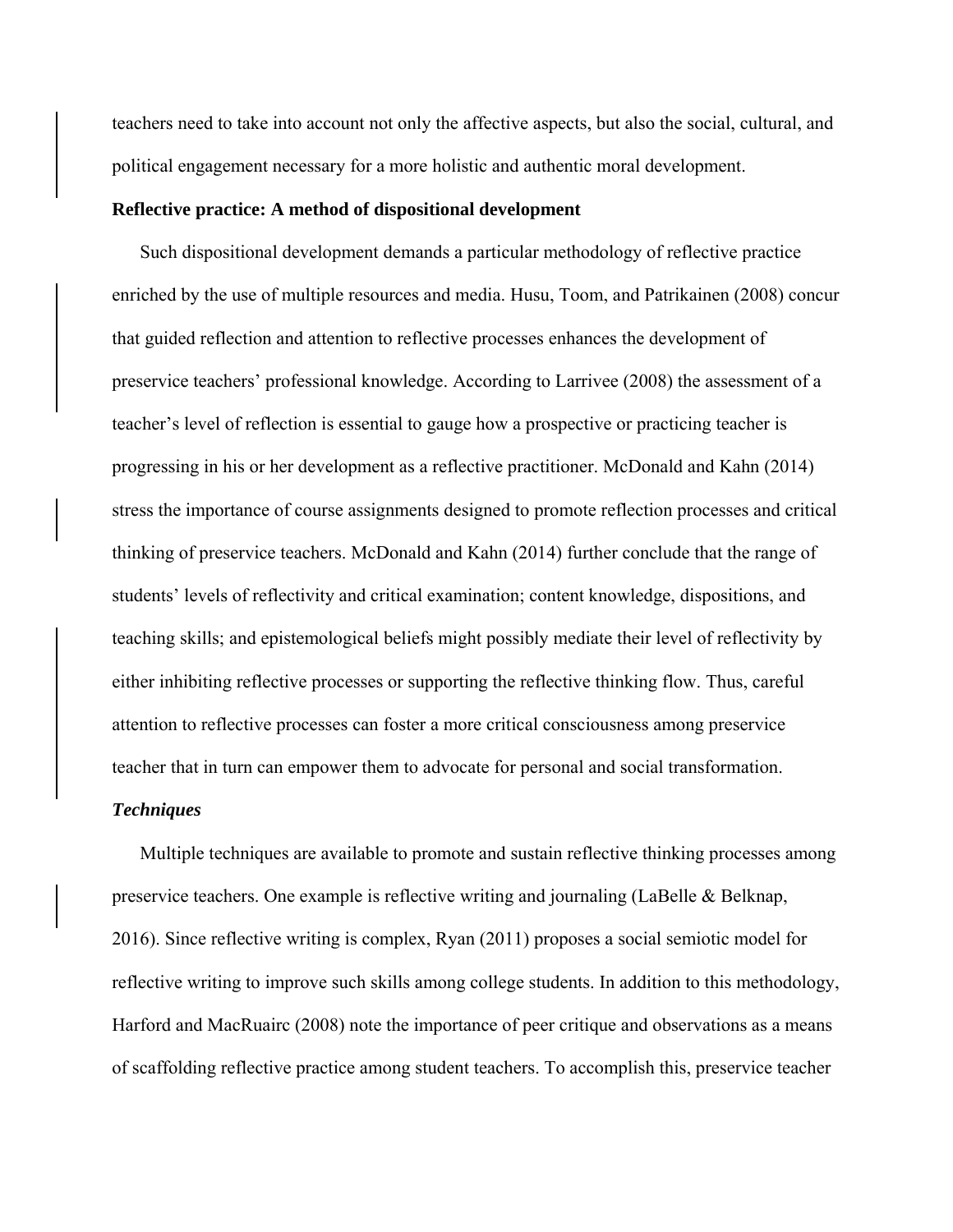programs could utilize peer-videoing, structured video analysis, and reflective dialogue to enhance the development of preservice teacher critical reflection (Harford & MacRuairc, 2008). These techniques, and many others, not only help promote such critical analysis, but also a more complex understanding of literacy, teaching, and learning as well as issues of power and the unconscious in learning to teach (Heydon, & Hibbert, 2010). Clearly, such probing into a deeper grasp of the subtleties of agency and power in literature would assist preservice teacher to comprehend the nature of their position as agents of social transformation.

Naidoo and Kirch's recent (2016) study presented a multifaceted approach to addressing the developmental needs of preservice teachers. They claimed that in order to 'change teachers' assumptions and practices, we must acknowledge that they are learners and they are re/creating new forms of practice that do not exist for them when learning is initiated' (Naidoo & Kirch, 2016, p. 389). Such recreating of practice entails new methodologies for educating preservice teachers. To achieve this type of change in assumptions teacher educators need to 'provide tools, structures, and relationships necessary for learning new forms of practice' (Naidoo & Kirch, 2016, p. 389).

Reflective writing, peer critique and observations, as well as peer-videoing, structured video analysis, and reflective dialogue are powerful tools that can help facilitate relationships of reciprocity and the critical epistemological curiosity (Freire, p. 67, 2001) necessary to construct the new forms of practice that Naidoo and Kirch recommend. Furthermore, Freire (2001) insisted, 'I do not see why I should omit or hide my political stance by proclaiming a neutral position that does not exist' (p. 68). In short, teaching based upon a critical consciousness is always political, never a non-neutral act. Once preservice teachers become critically aware of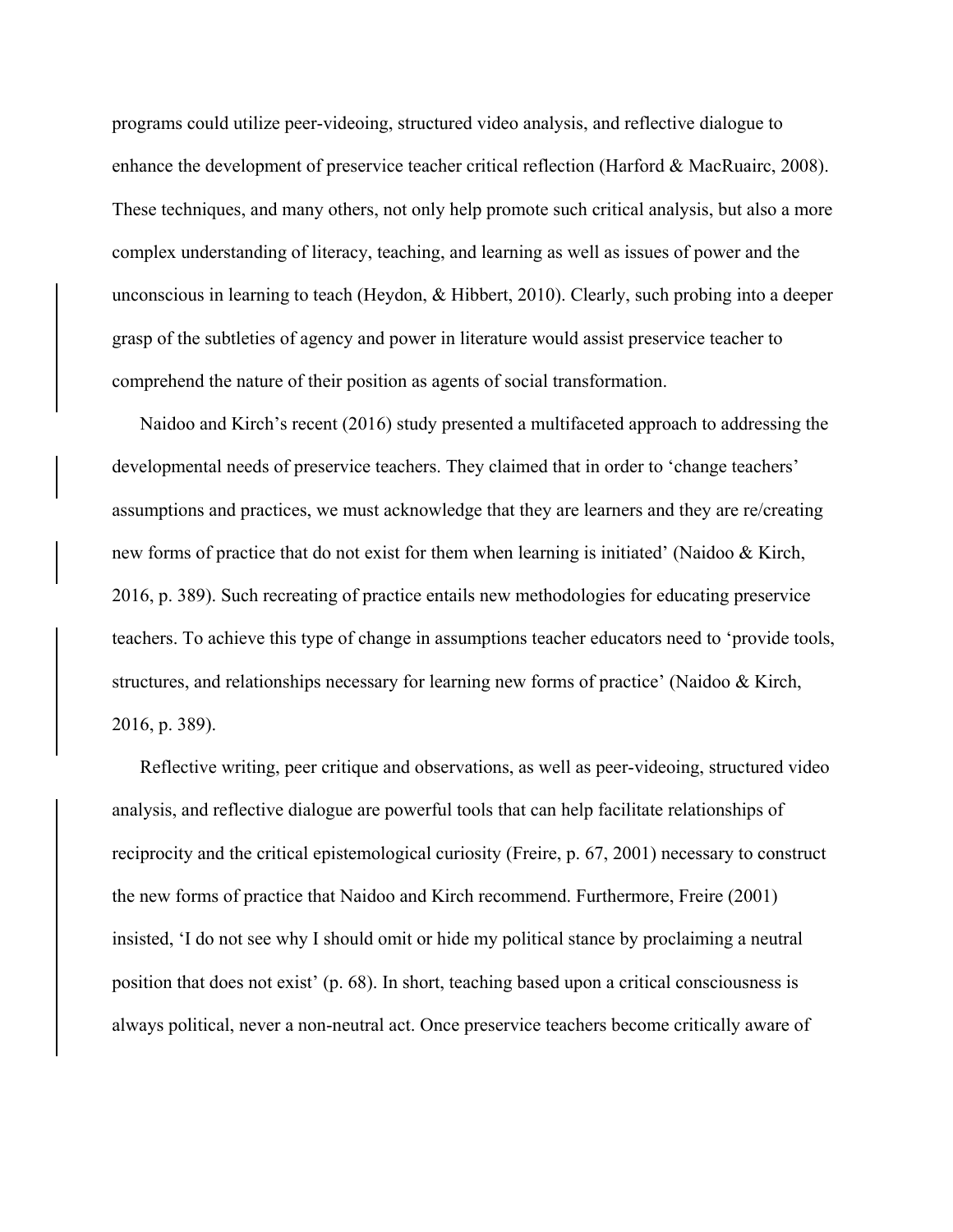social injustices, they have the moral obligation to act consistently as ethical and political agents for personal and social transformation.

# *Perceptions*

A much more elusive and challenging area of dispositional development is preservice teachers' perception. Hourani's (2013) qualitative exploratory case study analyzed the selfidentified perceptions of preservice student teachers via structured focus groups. Hourani (2013) concluded that there should be genuine and organic cultural base teaching to restructure and develop in teaching programs. This insight leads to the importance of self-reflection to help candidates critically analyze truth-telling on both theoretical and practical levels as well as to open them up to transformative dialogic practices. These interpersonal, dialogic practices might serve to challenge preservice teachers to more authentically assume their rightful ethical and political position in society. Keller and Keller's (2014) study united Adorno's self-reflection and self-awareness framework with Foucault's truth-telling and self-care concepts that can create and enhance social justice education (p. 360). Hence, education is more than just teaching: it allows people to reflect on what is taught that can effect change in the world. In short, Keller and Keller (2014) contend that reflection is something that cannot be taught. It is 'an inner activity that one must adopt for oneself' (p. 360). Central to effective reflection is the willingness to internally dialogue with oneself and the openness to question everything.

Furthermore, such self-reflection provides the preservice teachers an opportunity to consider what role agency plays. Felton and Koestler's (2015) study focused on the difference of teachercentered versus student-centered teaching in mathematics. They asserted that a teacher-centered approach creates a small area of flexibility that allows students to work on their own whereas a student-centered approach includes solving problems together with teachers and is much more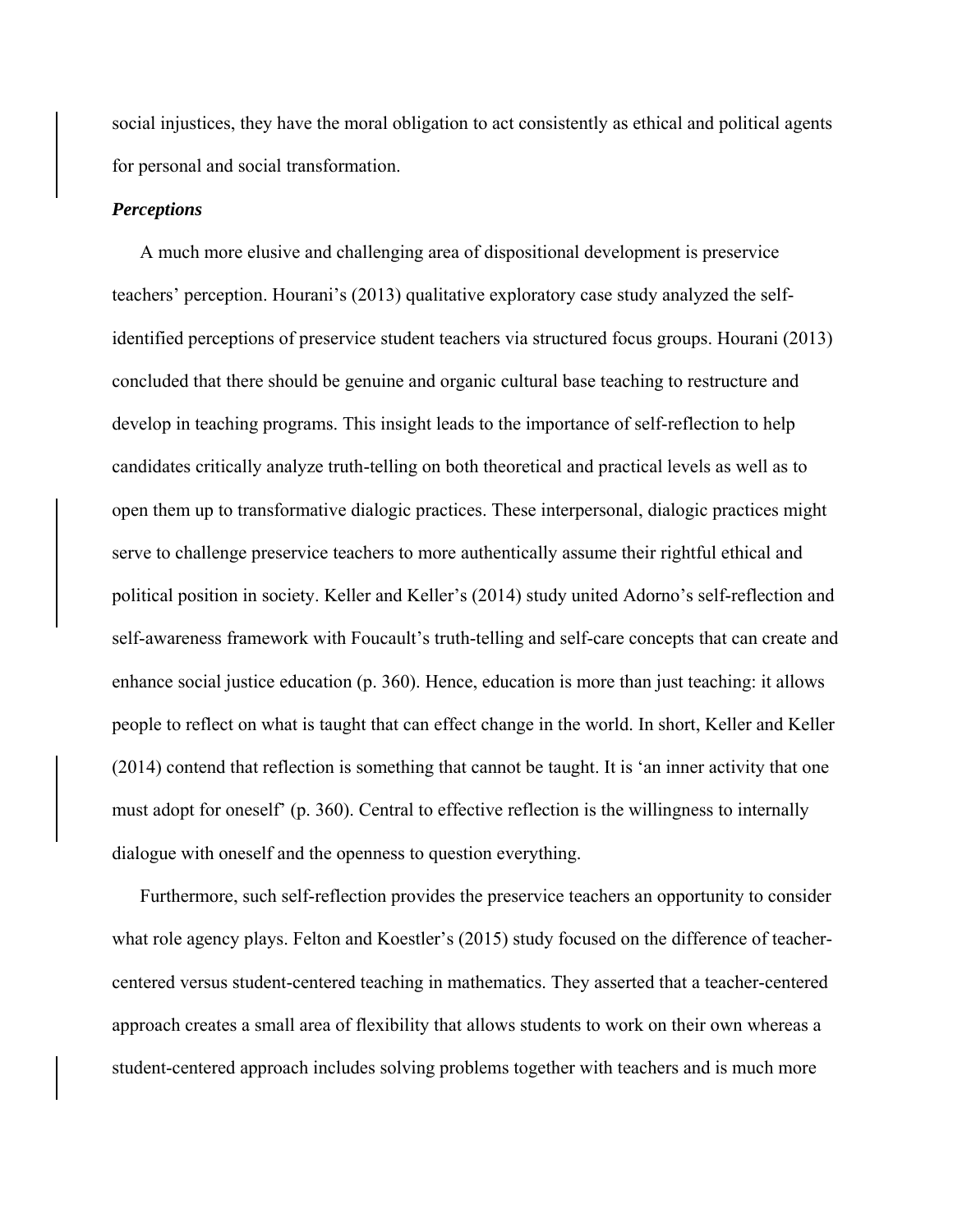interactive. With the increase of standardized testing and the tendency to teach to the test, implementing *professionalism* through critical reflection is more difficult (p. 273). Felton and Koestler (2015) concluded that, although the preservice teachers believed that reflection is important, most (9 of 16) believed that 'there is no need to change current mathematics teachings' (p. 267).This belief suggests the need for much deeper critical reflection in order to foster ethical and political connections on the part of the preservice teachers.

Choy, Wong, Goh, and Low (2014) researched preservice teacher perceptions to observe the 'expectations, fulfilment of expectations and overall experience during the three attachments [levels of practice teaching]' (p. 473). Choy, Wong, Goh, and Low (2014) concluded that the preservice teachers' first-hand experience gave them the real world experience needed for growth in confidence. Self-confidence and ego strength are essential for preservice teachers to assume their rightful role as agents of social and political transformation.

Bem (1972) established his Self-Perception Theory on how to ask questions and understand the mind. His theory analyzes self-perception based on the premise that more people than the individual can know that person's overt actions. Bem (1972) posits that self-perception differs from interpersonal perception in four different ways: insider vs. outsider, intimate vs. stranger, self vs. other, and actor vs. observer. Bem's (1972) theory of self-perception could broaden the range of analysis that preservice teachers employ in their reflective practice to think more critically about their specific classroom roles and how they impact the perceptive interpretation of their professional development as educators. This breadth of perception might well increase the preservice teacher's conceptualization of their ethical and political positionality.

Frye, Button, Kelly, and Button (2010) sought to raise awareness of 'how history, literacy and art were integrated in the college classroom and then taught in elementary classroom' (p. 7).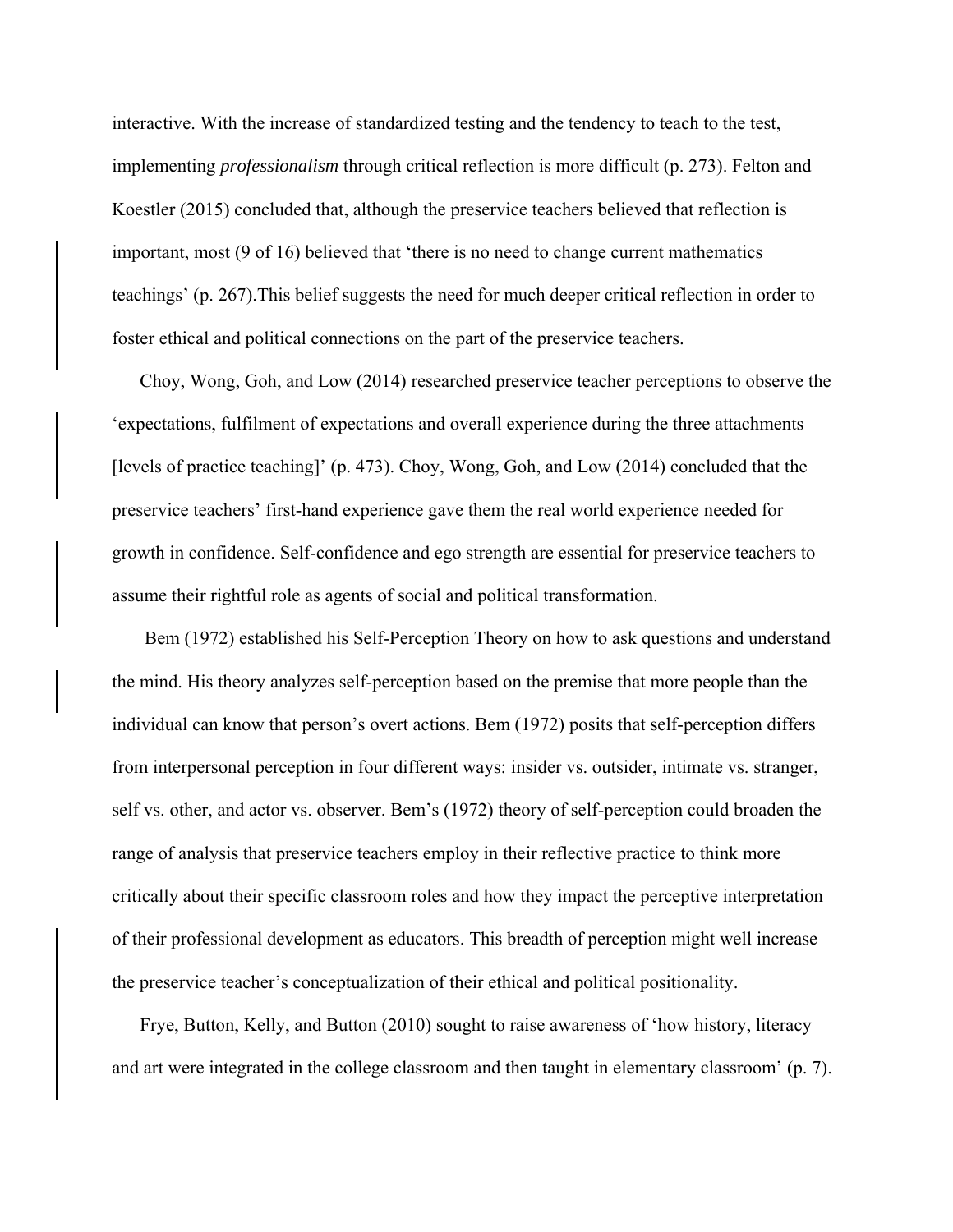They integrated Culturally Responsive Teaching (CRT) methods to help teacher candidates engage in cultural aspects in school (p. 6). Using pre- and post- testing to reflect on the experiences of the program, they examine if their CRT program changed the self-perceptions of teachers regarding the cultural aspects of teaching. Frye, Button, Kelly, and Button (2010) concluded, based on the self-perceptions of the teachers, that the preservice teachers' confidence increased through this cultural program. Once again, broadening the social consciousness of preservice teachers points to their ethical and political engagement inside and outside the classroom.

#### *Cognitive and affective development*

Reflective practice among preservice teachers entails both cognitive and affective development. Finlay (2008) viewed preservice teacher development and the use of reflective practice as a means of learning through and from experience; gaining new insights; examining assumptions, becoming self-aware and critically evaluating; and embracing an attitude of lifelong learning. All of these factors point to a type of professional development that goes beyond cognitive growth to include affective maturation. Woolhouse (2012) observed that preservice teachers often view themselves as unique from other teachers, as having distinct attributes and different motivations for pursuing their chosen career paths. This tendency might be associated with their reflective practice that leads them to become learners, develop their classroom practices, and feel more integrated into a specific community of practice. This integration into a community of practice can serve as both a cognitive and affective support system to enhance the ethical and political engagement of the preservice teachers.

Carrington and Selva (2010) provide a foundational definition of reflection: 'Reflection is the formation of a thought or idea as a consequence of meditation (p. 45). In addition, they contend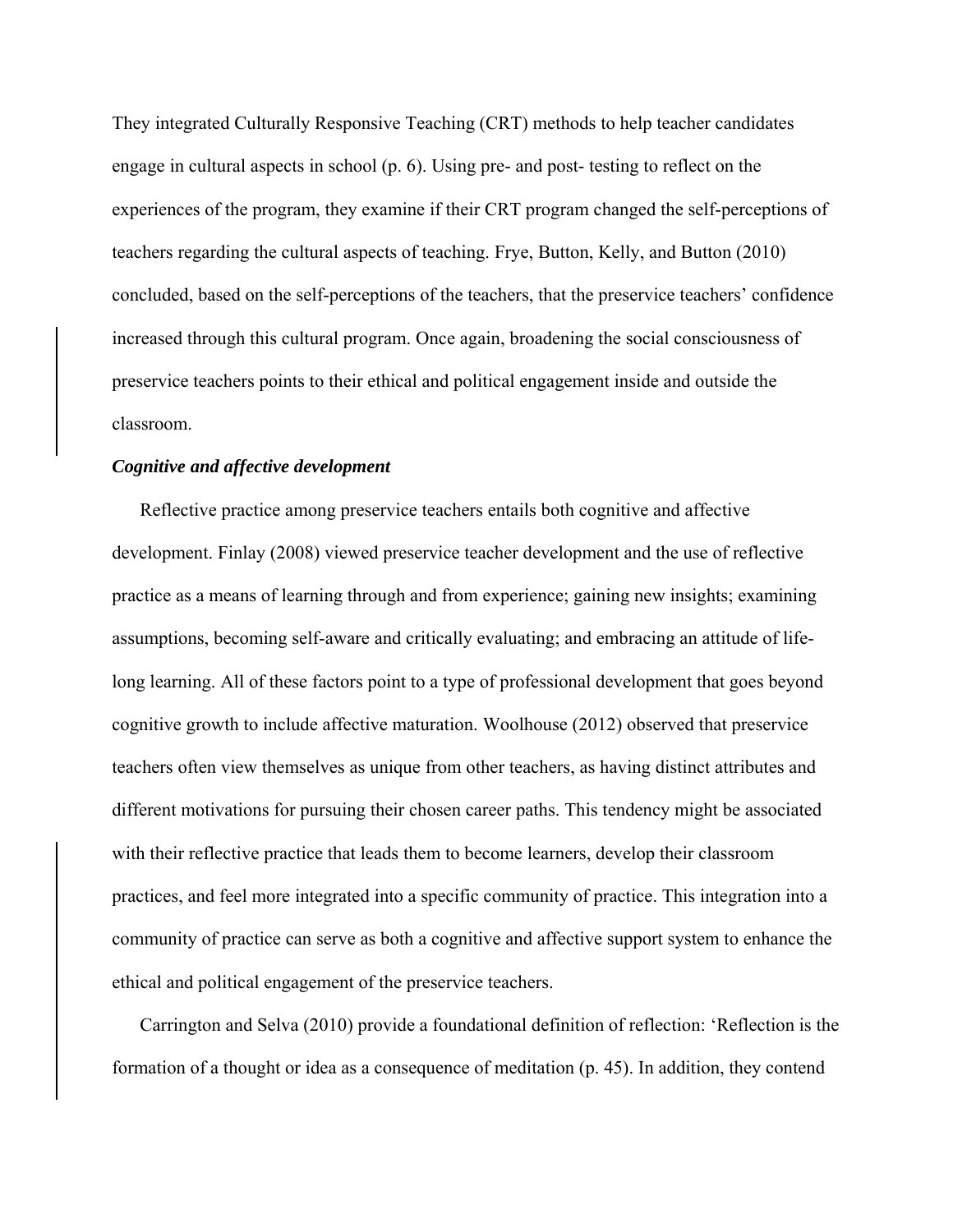that such reflection can be integrated via Butin's four lenses (2003): 1) technical, 2) cultural, 3) political, and 4) postmodern/poststructural. In using this framework, Carrington and Selva (2010) created a more critical, deeper analysis of the ways in which reflection can enhance the cognitive and affective development of the preservice teacher. These four lenses form a more expansive framework through which preservice teachers might interpret the ethical and political issues involved in teaching for social justice and social transformation.

Another area of importance in preservice teacher cognitive and affective development is selfefficacy. Often termed self-confidence, Bandura's (1993) conceptualization of perceived selfefficacy bears a closer look to enlighten teacher educators and inform preservice teacher program design. In his highly regard analysis of self-efficacy, Bandura (1993) reviews the various ways in which 'perceived self-efficacy contributes to cognitive development and functioning' (p. 117). Particularly pertinent to the matter at hand, is Bandura's insight that 'People's beliefs in their efficacy influence the types of anticipatory scenarios they construct rehearse' (p. 118). Hence, preservice teachers would do well to examine more reflectively their beliefs in themselves as effective educators even while anticipating their full placement into the classroom teaching for which they are rehearsing. Furthermore, Bandura's (1993) study of perceived efficacy makes it quite clear that this arena of concern impacts not only cognitive processes of the mind, but motivational, affective, and selection processes: such an assertion supports the claim of the great importance of reflective practice to enhance the holistic development of future educators which necessarily leads to ethical and political action.

#### **Conclusions and recommendations**

After carefully examining the ethical and political implications of an authentically reflective practice in preservice to teacher education, I propose the following benchmarks for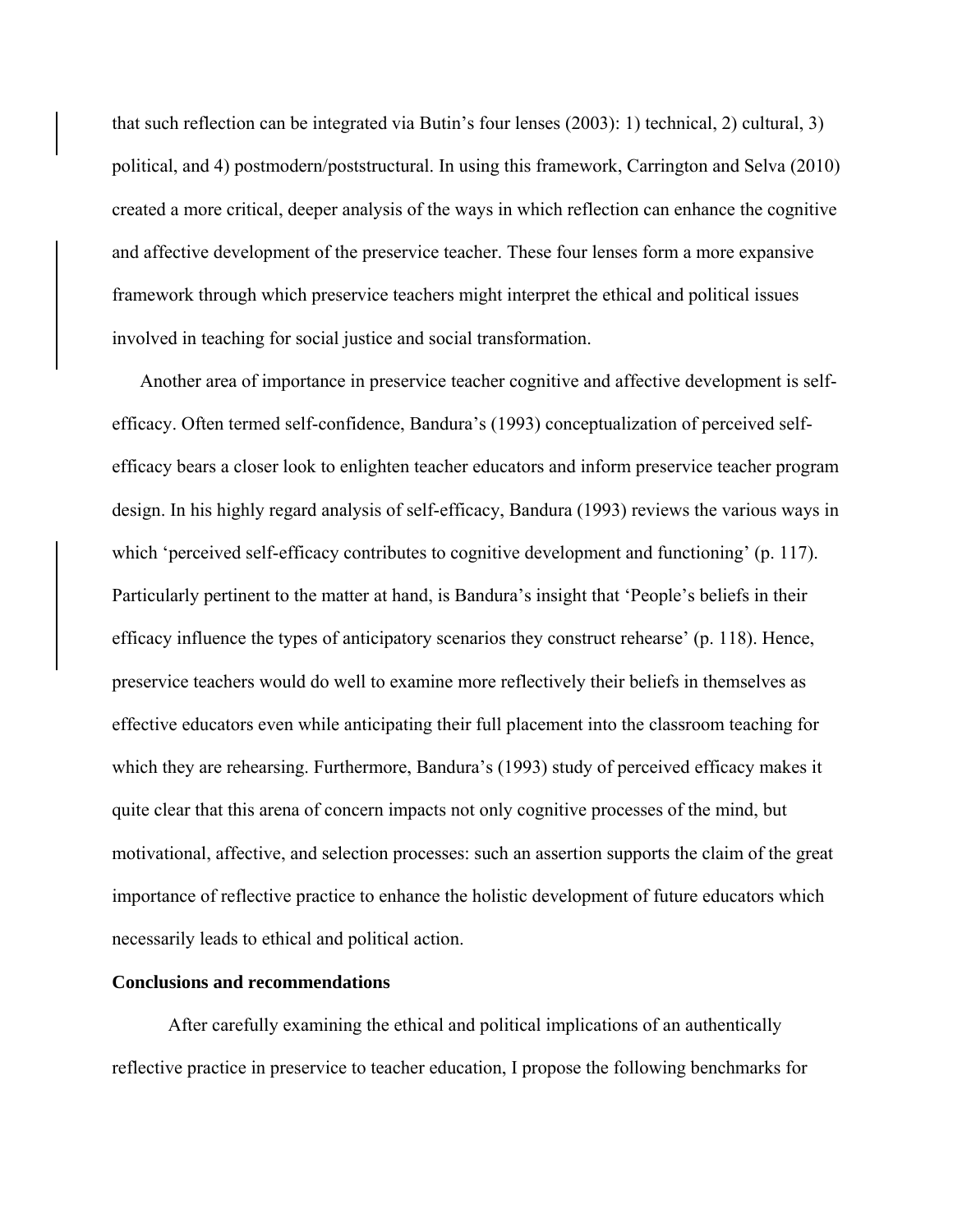program modification and improvement. These could serve as a teleological framework toward which all preservice teacher programs should strive.

- Ethical and political transformation, not technical training
- Empowerment and motivation, not compliance and standardization
- Creativity and resilience, not redundancy and replication
- Authentic caring and commitment, not superficial scaffolding and minimalization

In addition to establishing these benchmarks for program modification and improvement, teacher educators might interpret their preservice teacher experiences through Carrington and Selva's (2010) suggested four lenses: technical, cultural, political and postmodern/poststructural (Figure 3). These lenses could help teacher educators better interpret the developmental processes of preservice teachers to more effectively inform their program modification and improvement. As Naidoo and Kirch (2016) pointed out,

'At a minimum, these learners require mediation that frames the identification of problems, the development of multiple perspectives, and the negotiation of solutions (Loughran, 2002) and prompts the full range of reflection actions including retrospection (thinking back), selfevaluation (analysis), and re-orientation (future-oriented planning; Quinn, 1988/2000),' (p. 389).

I recommend that teacher educators implement these four interpretive lenses as a frame to assist preservice teachers to reflect upon the ethical and political implications of their teaching. As Loughran (2002) indicated, such reflection can lead to the negotiation of solutions. Such solutions, I would add, are not limited to classroom teaching, but extend to the ethical and political transformation of society at large.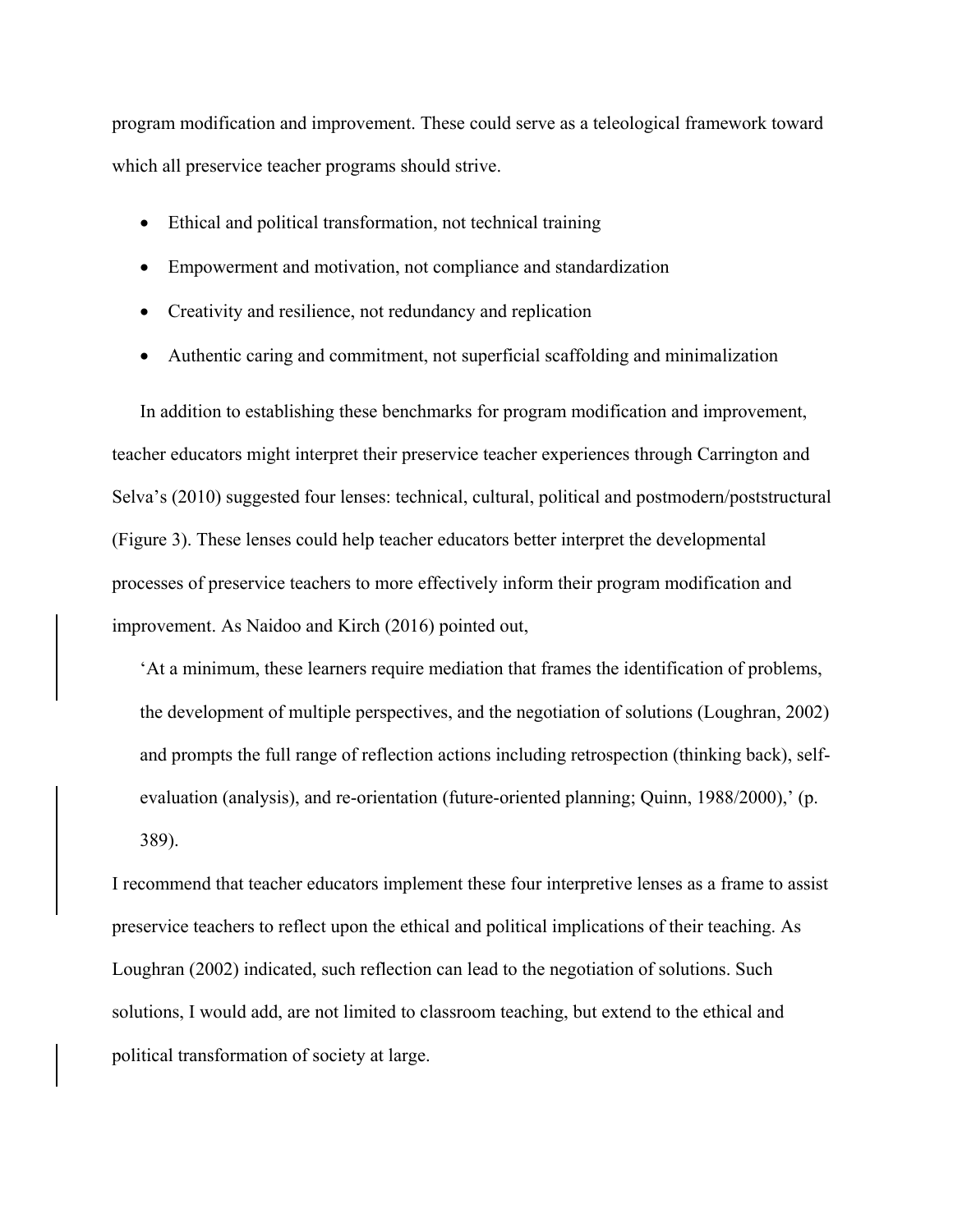Unfortunately, multiple factors exist that might inhibit the implementation of such a process of reflective practice. Some of the obstacles in teacher education programs are due to the constraints of state licensure requirements or graduation accreditation standards. For example, licensure candidates must pass content knowledge exams such as the Praxis Series as well as meet or exceed Teacher Performance Assessment (edTPA) benchmarks to qualify for state teacher certification. These assessments neither measure nor emphasize the ethical or political implications of reflective practice as essential learning outcomes of preservice teacher programs. Furthermore, candidates often are extremely preoccupied and constrained with time limitations in preparation for passage of both of these mandatory requirements. In addition, the preservice teacher must maintain certain minimum grade point averages in order to qualify for state licensure, as well as financial scholarship requirements. All of these factors combined severely limit the available time, appropriate ethos, and focused attention necessary to promote effective reflective practice among preservice teachers. In the final analysis, each preservice teacher program will need to take into account these factors in order to implement more effectively the reflective process recommended here.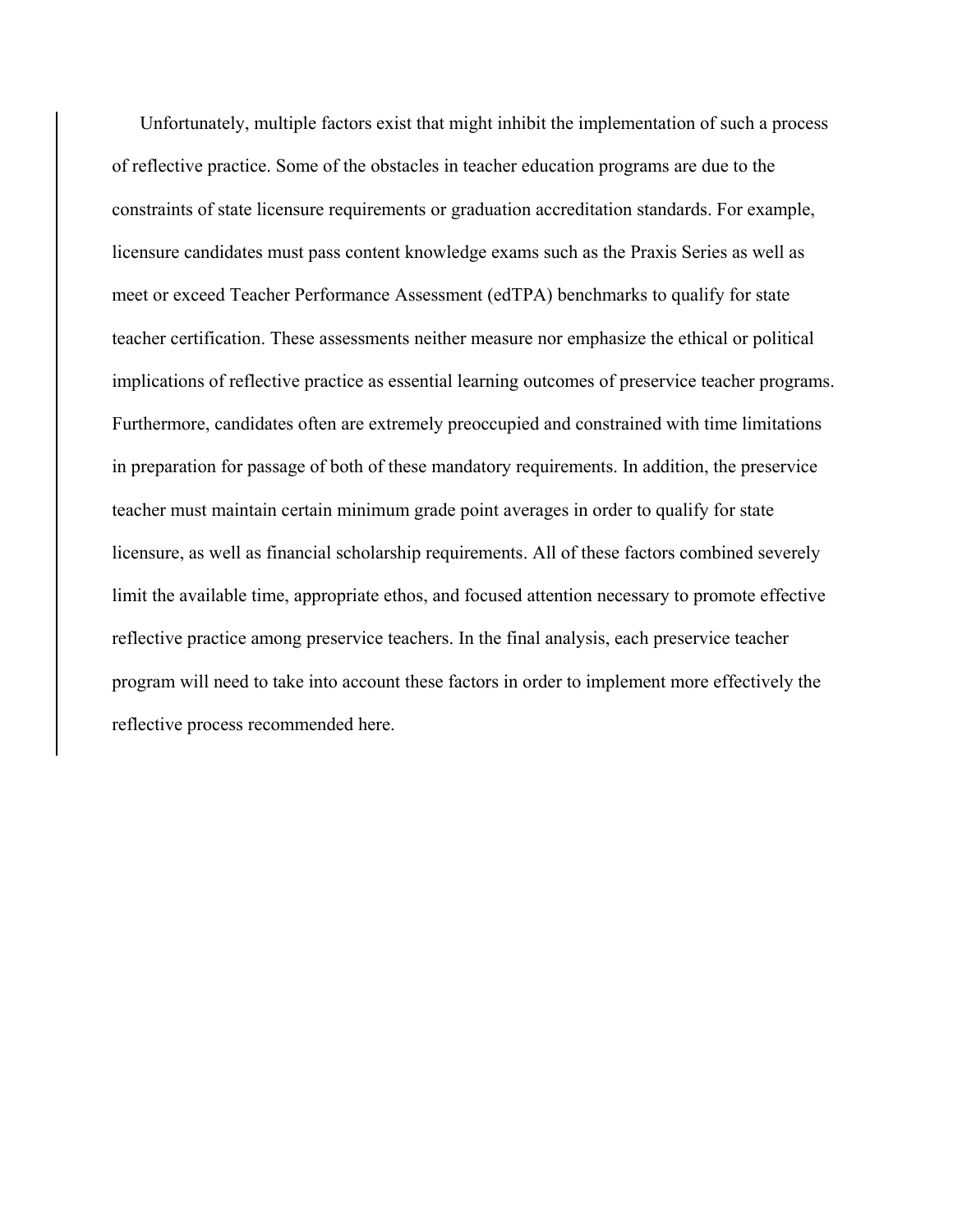#### **References**

Bandura, A. (1993). Perceived self-efficacy in cognitive development and functioning. *Educational Psychologist, 28*(2), 117-148.

Bem, D. J. (1972). Self-perception theory. *Advance in Experimental Social Psychology, 6*.

- Carrington, S., & Selva, G. (2010). Critical social theory and transformative learning: Evidence in pre-service teachers' service-learning reflection logs. *Higher Education Research & Development*, *29*(1), 45-57.
- Chapman, A., Forster, D., & Buchanan, R. (2013). The moral imagination in pre-service teachers' ethical reasoning. *Australian Journal of Teacher Education, 38*(5), 131-143.
- Choy, D., Wong, A. F. L., Goh, K. C., & Low, E. L. (2014). Practicum experience: Pre-service teachers' self-perception of their professional growth. *Innovations in Education and Teaching International*, *51*(5), 472–482.
- Daniel, G. R., Auhl, G., & Hastings, W. (2013). Collaborative feedback and reflection for professional growth: Preparing first-year pre-service teachers for participation in the community of practice. *Asia-Pacific Journal of Teacher Education, 41*(2), 159-172.
- Dewey, J. (1933). *How we think: A restatement of the relation of reflective thinking to the educative process.* Lexington, MA: Heath & Co.
- Dyke, M. (2006). The role of the 'Other' in reflection, knowledge formation and action in a late modernity. *International Journal of Lifelong Education, 25*(2), 105-123.
- Etscheidt, S., Curran, C. M., & Sawyer, C. M. (2011). Promoting reflection in teacher preparation programs: A multilevel model. *Teacher Education and Special Education, 20*(10), 1-20.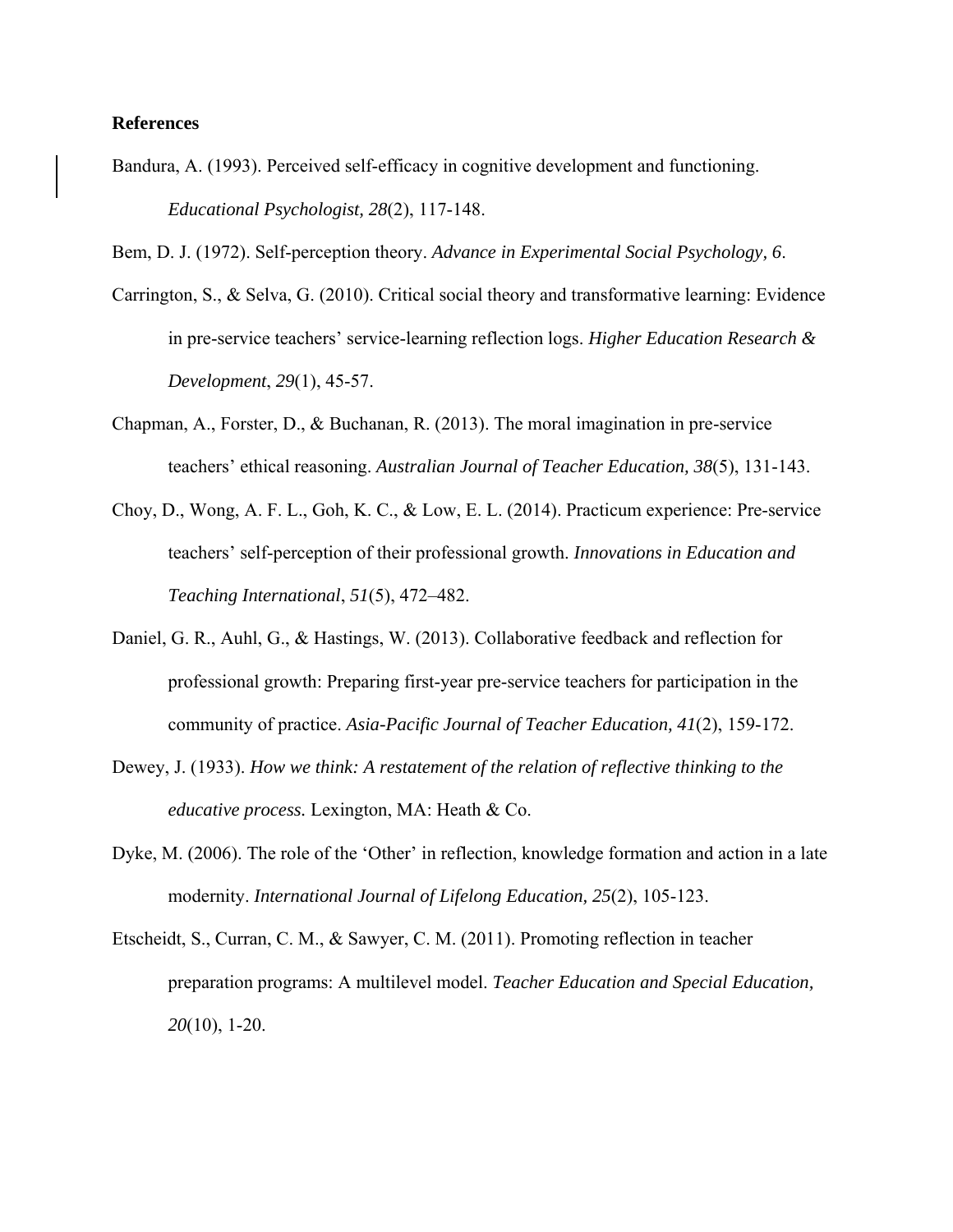- Felton, M. D., & Koestler, C. (2015). "Math is all around us and ... we can use it to help us": Teacher agency in mathematics education through critical reflection. *The New Educator, 11*(4), 260-276.
- Finlay, L. (2008). Reflecting on 'reflective practice,' *Practice-based Professional Learning Centre,* January. Retrieved from [www.open.ac.uk/pbpl](http://www.open.ac.uk/pbpl)
- Freire, P. (2001). *Pedagogy of freedom: Ethics, democracy, and civic courage.* Lanham, MD: Rowman & Littlefield Publishers.
- Frye, B., Button, L., Kelly, C., & Button, G. (2010). Preservice teachers' self-perceptions and attitudes toward culturally responsive teaching. *Journal of Praxis in Multicultural Education, 5*(1), 6-22.
- Ghaye, T. et al. (2008). Participatory and appreciative action and reflection (PAAR) democratizing reflective practices. *Reflective Practice, 9*(4), 361–397.
- Giroux, H. A. (2015). *Education and the crisis of public values: Challenging the assault on teachers, students, and public education* (2<sup>nd</sup> ed.). New York, NY: Peter Lang Publishing, Inc.
- Harford, J., & MacRuairc, G. (2008). Engaging student teachers in meaningful reflective practice. *Teaching and Teacher Education, 24,* 1884-1892.
- Heydon, R., & Hibbert, K. (2010). 'Relocating the Personal' to engender critically reflective practice in pre-service literacy teachers. *Teaching and Teacher Education, 26,* 796-804.
- Holloway, S. M., & Gouthro, P. A. (2011). Teaching resistant novice educators to be critically reflective. *Discourse: Studies in the Cultural Politics of Education, 32*(1), 29-41.
- Hourani, R. B. (2013). Pre-service teachers' reflection: Perception, preparedness and challenges. *Reflective Practice, 14*(1), 12-30.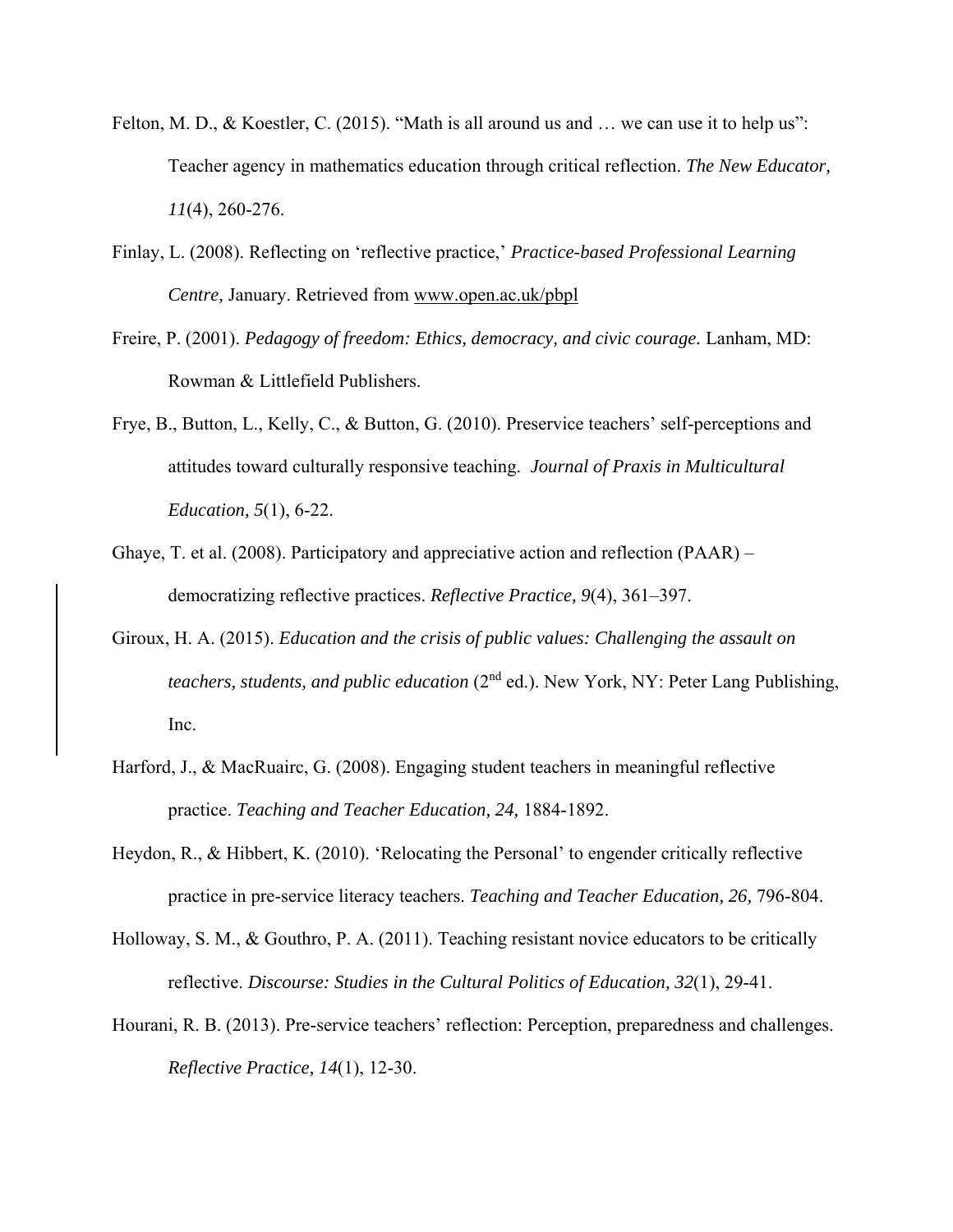- Husu, J., Toom, A., & Patrikainen, S. (2008). Guided reflection as a means to demonstrate and develop student teachers' reflective competencies. *Reflective Practice, 9*(1), 37-51.
- Joseph, P. (2003). Teaching about the moral classroom: Infusing the moral imagination into teacher education, *Asia-Pacific Journal of Teacher Education, 31*(1), 7-20.
- Keller, D. B., & Keller, J. G. (2014). Politics and transformation: Critical approaches toward political aspects of education. *Policy Future in Education, 12*(3), 359-369.
- Kuswandono, P. (2014). University mentors' views on reflective practice in microteaching: Building trust and genuine feedback. *Reflective Practice, 15*(6), 701-717.
- LaBelle, J., & Belknap, G. (2016). Reflective journaling: Fostering dispositional development in preservice teachers. *Reflective Practice, 17*(2), 125-142.
- Larrivee, B. (2008). Development of a tool to assess teachers' level of reflective practice. *Reflective Practice, 9*(3), 341-360.
- Lee, I. (2007). Preparing pre-service English teachers for reflective practice. *English Language Teaching Journal, 61*(4), 321-329.
- Loughran, J. (2002). Effective reflective practice: In search of meaning in learning about teaching. *Journal of Teacher Education, 53*, 33-43.
- McDonald, D., & Kahn, M. (2014). So, you think you can teach? Reflection processes that support pre-service teachers' readiness for field experiences. *International Journal for the Scholarship of Teaching and Learning, 8*(2), 1-34.
- Naidoo, K., & Kirch, S. A. (2016). Candidates use a new teacher development process, Transformative Reflection, to identify and address teaching and learning problems in their work with children. *Journal of Teacher Education, 67*(5), 379-391.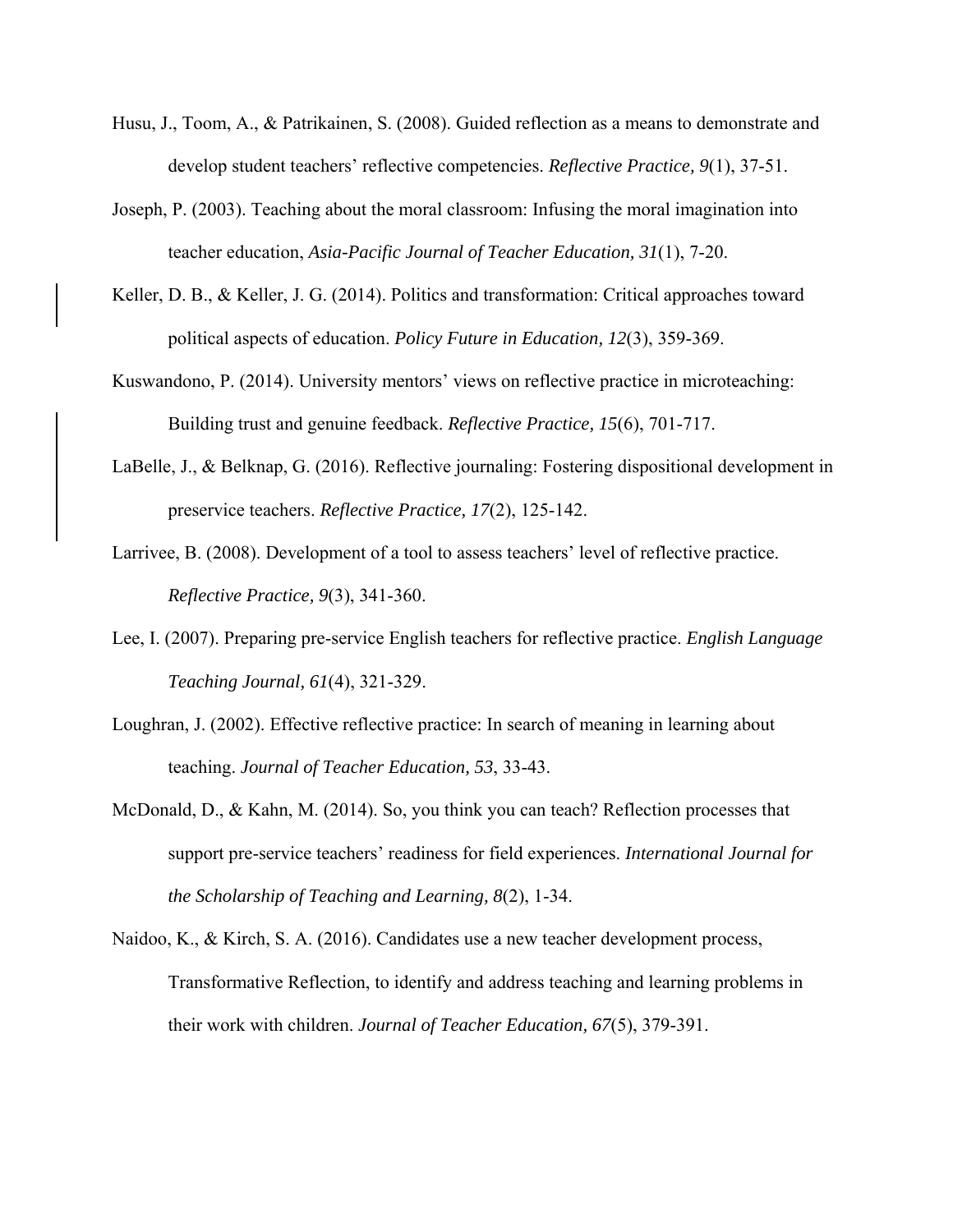- Noddings, N. (1984). *Caring: A feminine approach to ethics & moral education*. Berkeley, CA: University of California Press.
- Quinn, F. M. (2000) Reflection and reflective practice. In C. Davies, L. Finlay, & A. Bullman (Eds.), *Changing practice in health and social care*. London, England: SAGE. (Original work published 1988).
- Ryan, M. (2011). Improving reflective writing in higher education: A social semiotic perspective. *Teaching in Higher Education, 16*(1), 99-111.
- Schön, D. (1983). *The reflective practitioner: How professionals think in action*. New York, NY: Basic Books.
- Valenzuela, A. (1999). *Subtractive schooling: U.S.-Mexican youth and the politics of caring.* Albany, NY: State University of New York Press.
- Woolhouse, C. (2012). Reflective practice and identity construction: The particularities of the experiences of teachers specializing in dyslexia. *Reflective Practice, 13*(6), 747-760.
- Zeichner, K. (2012). The turn once again toward practice-based teacher education. *Journal of Teacher Education, 63*(5), 376-382.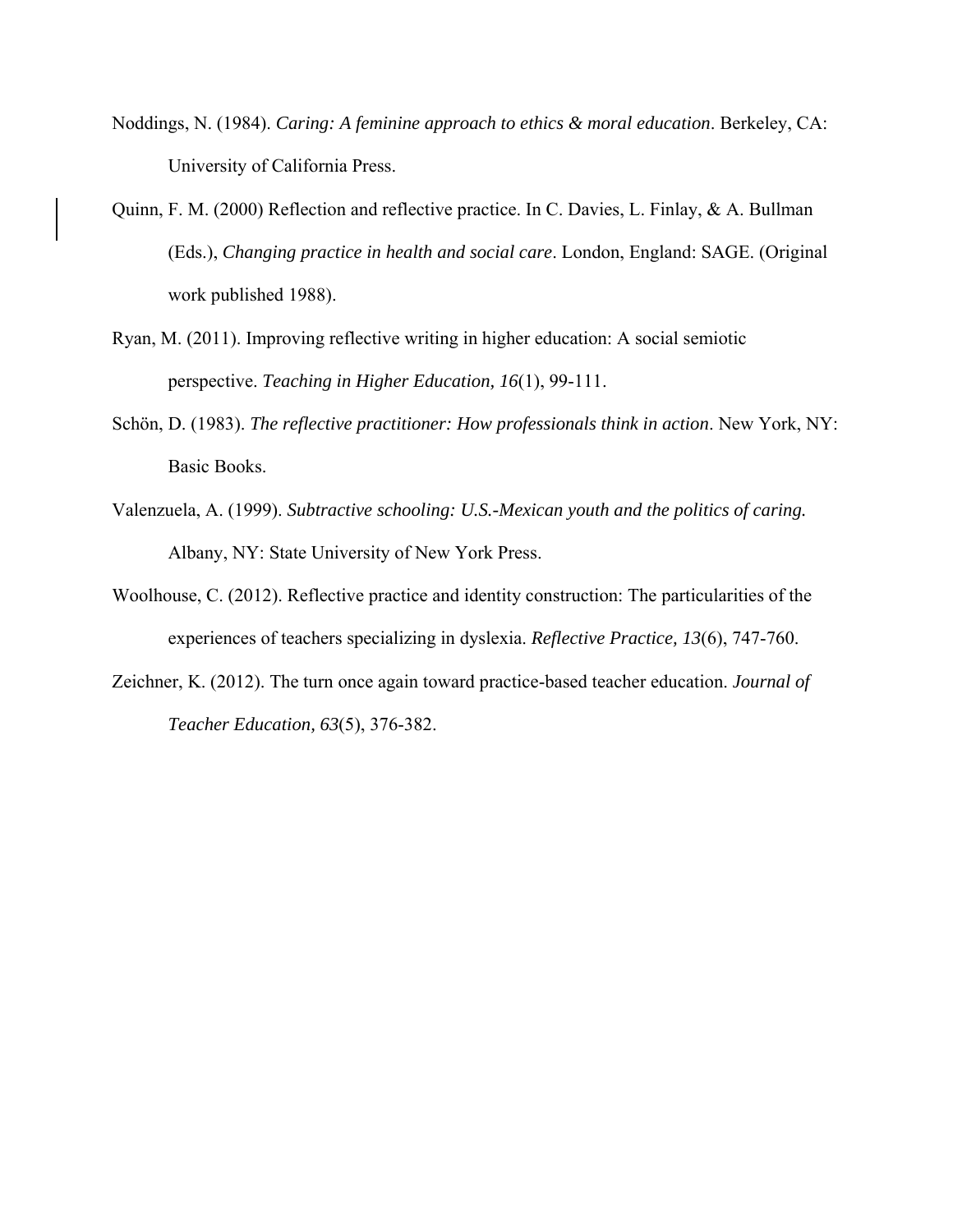*Figure 1. Interdependent Pedagogical Cycle*

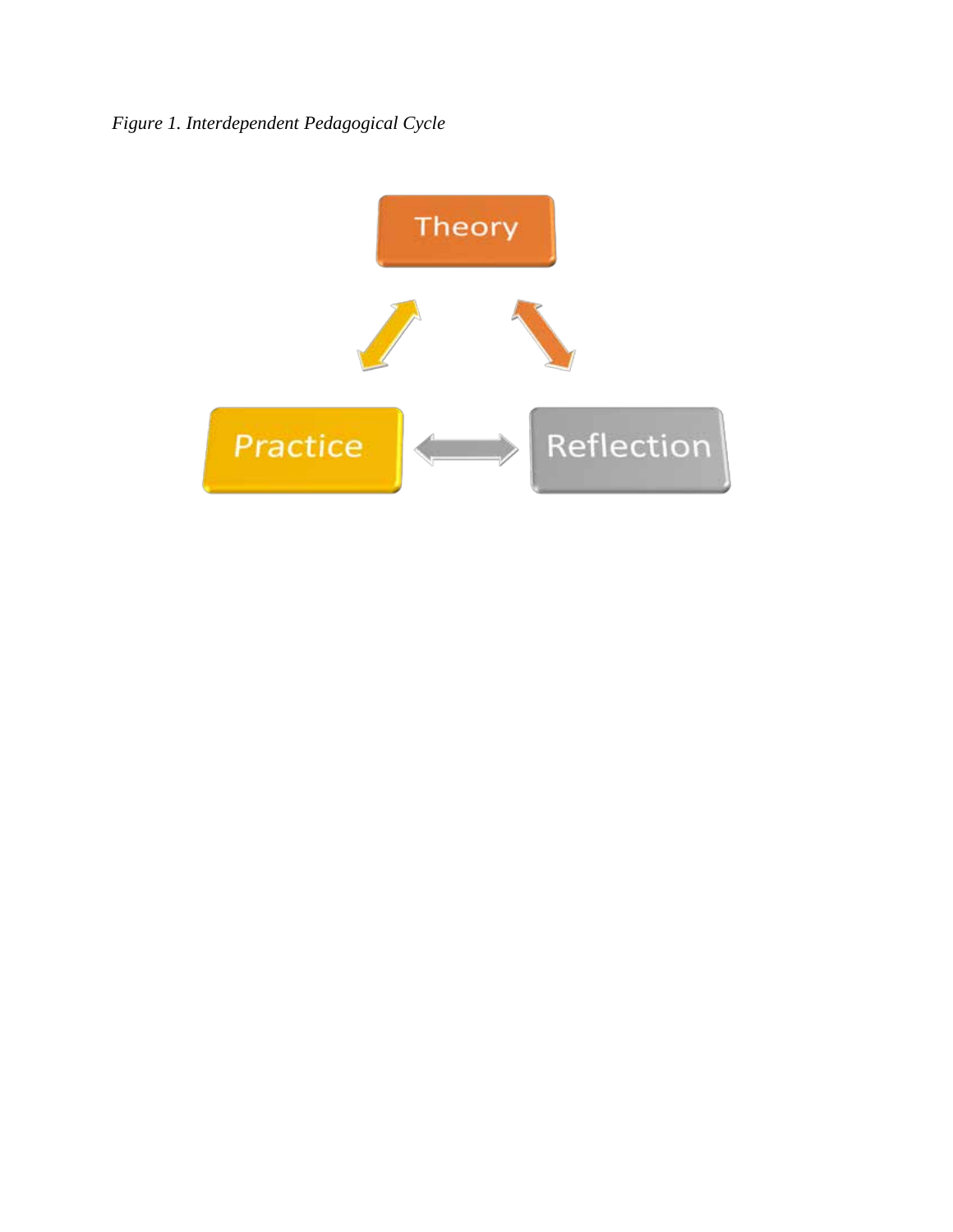

*Figure 2. Interdependent Factors of Moral Imagination*